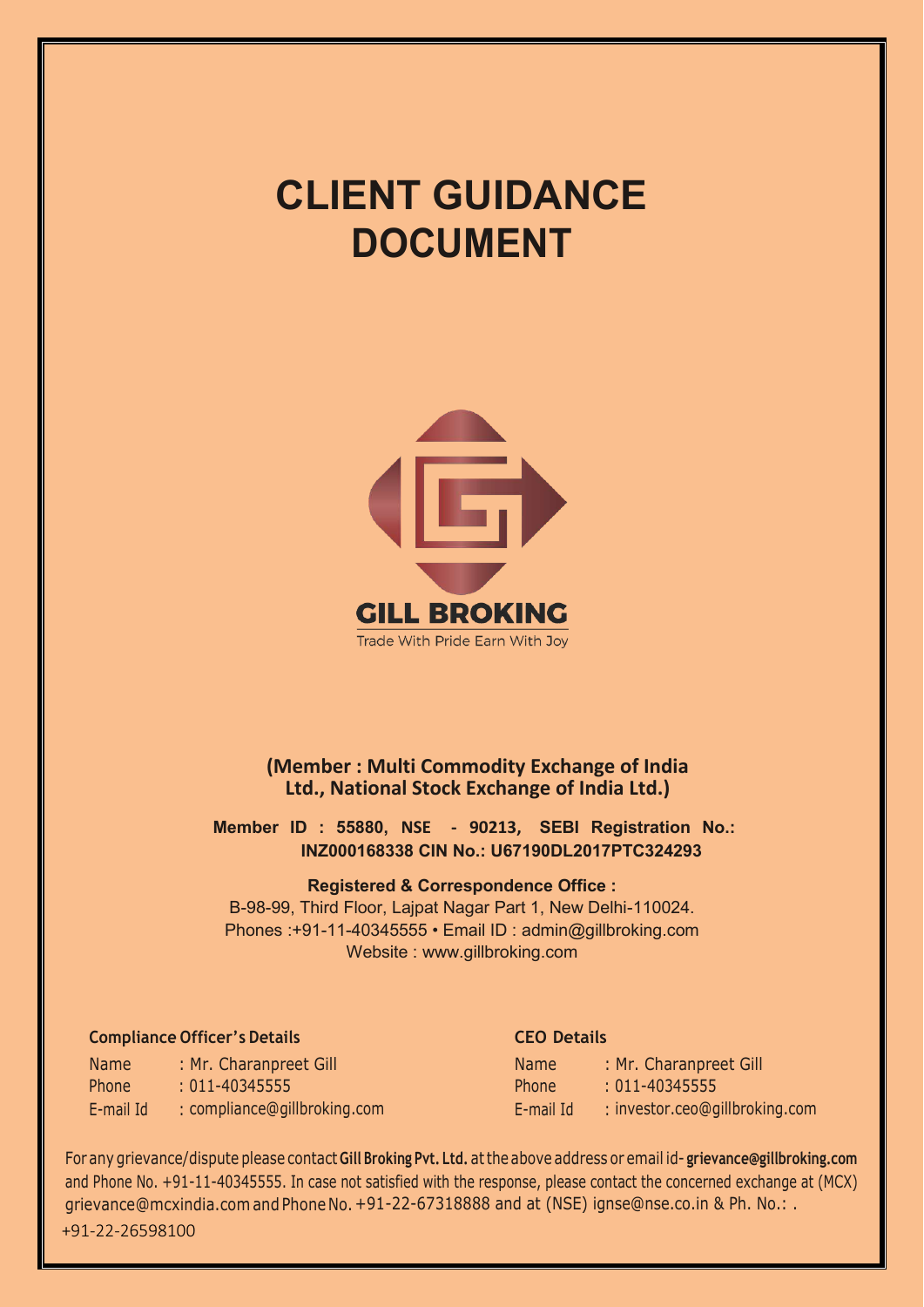# **ANNEXURE-2 RISK DISCLOSURE DOCUMENT**

The Exchange does not expressly or impliedly, guarantee nor make any representation concerning the completeness, the adequacy or accuracy of init. this disclosure documents nor has the Exchange endorsed or passed any merits of participating in the Derivatives market/trading. This brief statement does not disclose all of the risks and other significant aspects of trading. You should, therefore, study derivatives trading carefully before becoming involved

In the light of the risks involved, you should undertake transactions only if you understand the nature of the contractual relationship into which you are entering and the extent of your exposure to risk.

which have varying element of risk, is generally not an appropriate avenue for someone of limited resources/ limited investment and/ or trading experience and low risk tolerance. You should, therefore, carefully consider whether such trading is suitable for you in the light of your financial condition. In case, you trade on the Exchange and suffer adverse consequences or loss, you shall be solely responsible for the same and the Exchange shall not be responsible, in any manner whatsoever, for the same andit will not be open for you to take the plea that no adequate disclosure regarding the risks involved was made or that you were not explained the full risk involved by the concerned member. The Client shall be solely responsible for the consequences and no contract canbe rescinded on that account. You must know and appreciate that investment in stock/commodity futures contracts/ derivatives or other instruments traded on the Stock Exchange(s),

You must acknowledge and accept that there can be no guarantee of profits or no exception from losses while executing orders for purchaseand/or sale of a security/commodity derivatives being traded on the Exchange.

It must be clearly understood by you that your dealings on the Exchange through a member shall be subject to your fulfilling certain formalities set out by the member, which may, interalia, include your filing the know your client form and are subject to Rules, Byelaws and Business Rules of the Exchange guidelines prescribed by SEBI from time to time and circulars as may be issued by the Exchange from time to time.

The Exchange does not provide or purport to provide any advice and shall not be liable to any person who enters into any business relationship with any member of the Exchange and/ or third party based on any information contained in this document. Any information contained in this document must not be construed as business advice/investment advice. No consideration to trade should be made without thoroughly understanding and reviewing the risks involved in such trading. If you are unsure, you must seek professional advice on the same.

In considering whether to trade, you should be aware ofor must get acquainted with the following:-

#### **the Exchange. 1. Basic Risks involved in the trading of Future Contracts and other Derivatives Instruments on**

# **i. Risk of Higher Volatility**

a result of volatility, your order may only be partially executed or not executed at all, or the price at which your order got executed may be substantially different from the last traded price or change substantially thereafter, resulting in real losses. a. Volatility refers to the dynamic changes in price that security/commodity derivative contracts undergo when trading activity continues on the Stock Exchange. Generally, higher the volatility of a security/commodity derivatives contract, greater is its price swings. There may be normally greater volatility in thinly traded security/commodity derivatives contracts than in actively traded security/commodities/ contracts. As

#### **ii. Risk of Lower Liquidity**

a. Liquidity refers to the ability of market participants to buy and/ or sell security/commodity derivative contract expeditiously at a competitive price and with minimal price difference. Generally, it is assumed that more the number of orders available in a market, greater is the liquidity. Liquidity is important because with greater liquidity, it is easier for investors to buy and/ or sell security/commodity derivatives contracts swiftly and with minimal price difference and as a result, investors are more likely to pay or receive a competitive price for security/commodity derivative contracts purchased or sold. There may be a risk of lower liquidity in some security/commodity derivative contracts as compared to active security/commodity derivative contracts. As a result, your order may only be partially executed, or may be executed with relatively greater price difference or may not be execute at all.

b. Buying/ Selling without intention of giving and/ or taking delivery of certain securities may also result into losses, because in such a situation, security/ commodity derivative contracts may have to be squared off at low/high prices/compared to the expected price levels, soas not to have any obligation to deliver/receive such derivative contract.

#### **iii. Risk of Wider Spreads**

a. Spread refers to the difference in best buy price and best sell price. It represents the differential between the price of buying a security/commodity derivative and immediately selling it or *vice versa*.

Lower liquidity and higher volatility may result in wider than normal spreads for less liquid or illiquid securities/commodities derivatives contracts. This in turn will hamper better price formation.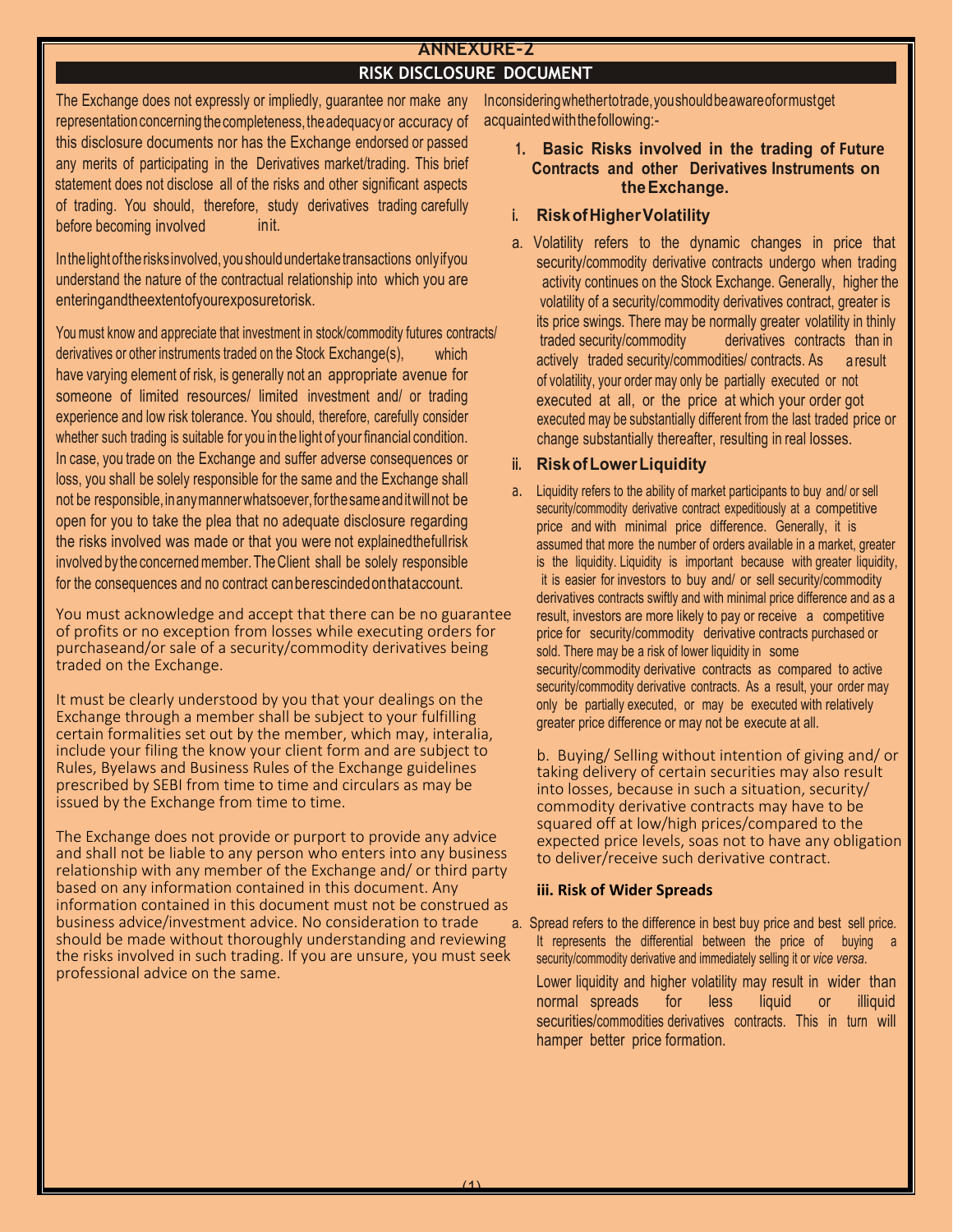### **iv. Risk-reducing orders**

- a. Most of the Exchanges have a facility for investors to place "limit orders" , "stop loss orders" etc. Placing of such orders (e.g. "stop loss" orders or "limit" orders) which are intended to limit losses to certain amounts may not be effective many a time because rapid movement in market conditions may make it impossible to execute such orders.
- b. A "market" order will be executed promptly, subject to availability of orders on opposite side, without regard to price and that while the customer may receive a prompt execution of a "market" order, the execution may be at available prices of outstanding orders, which satisfy the order quantity, on price time priority. It may be understood that these prices may be significantly different from the last traded price or the best price in that commodity/security derivatives contract.
- c. A "limit" order will be executed only at the "limit" price specified for the order or a better price. However, while the client received price protection, there is a possibility that the order may not be executed at all.

d. A stop loss order is generally placed "away"from the current price of a commodity derivatives contract, and such order gets activated if and when the contract reaches, or trades through, the stop price. Sell stop orders are entered ordinarily below the current price, and buy stop orders are entered ordinarily above the current price. When the contract approaches pre- determined price, or trades through such price, the stop loss order converts to a market/limit order and is executed at the limit or better. There is no assurance therefore that the limit order will be executable since a contract might penetrate the pre- determined price, in which case, the risk of such order not gettingexecutedarises,just as with a regular limit order.

#### **Risk of News Announcements**

a. Traders/Manufacturers make news announcements that may impact the price of the securities/commodities and/or security/commodity derivatives contracts. These announcements may occur during trading and when combined with lower liquidity and higher volatility may suddenly cause an unexpected positive or negative movement in the price of the security/commodity derivatives

#### **vi. Risk of Rumours**

a. Rumours about the price of a commodity at times float in the market through word of mouth, newspaper, websites or news agencies, etc., the investors should be wary of and should desist from actingonrumours.

#### vii. System Risk

a. High volume trading will frequently occur at the market opening and before market close. Such high volumes may also occur at any point in the day. These may cause delays in order execution or confirmation.

- b. During periods of volatility, on account of market participants continuously modifying their order quantity or prices or placing fresh orders, there may be delays in execution of order and its confirmation.
- c. Under certain market conditions, it may be difficult or impossible to liquidate a position in the market at a reasonable price or at all, when there are no outstanding orders either on the buy side or the sell side, or if trading is halted in a security/commodity due to any action on account of unusual trading activity or price hitting circuit filters or for any other reason.

#### **viii. System/ Network Congestion**

- a. Trading on the Exchange is in electronic mode, based on satellite/leased line communications, combination of technologies and computer systems to place and route orders. Thus, there exists a possibility of communication failure or system problems or slow or delayed response from system or trading halt, or any such other problem/glitch whereby not being able to establish access to the trading system/network, which may be beyond the control of and may result in delay in processing or not processing buy or sell orders either in partor in full. You are cautioned to note that although these problems may be temporary in nature, but when you have outstanding open positions or unexecuted orders, these represent a risk because of your obligations to settle all executed transactions.
- **following additional features:- 2. As far as Futures Derivatives are concerned, please note and get yourself acquainted with the**

#### **Effect of "Leverage" or"Gearing":**

- account one's circumstances, financial resources, etc. a. The amount of margin is small relative to the value of the security/commodity derivatives contract so the transactions are 'leveraged' or 'geared'. Security/Commodity Derivatives trading, which is conducted with a relatively small amount of margin, provides the possibility of great profit or loss in comparison with the principal investment amount. But transactions in security/commodity derivatives carry a high degree of risk. You should therefore completely understand the following statements before actually trading in security/commodity derivatives contracts and also trade with caution while taking into
- of all positions. Every day the open positions are marked on the closing price. If the closing price has moved have to be paid withina stipulated time frame, generally before commencement of trading on the next day. against you, you will be required to deposit the amount of loss (notional) resulting from such movement. This margin will b. Trading in Futures Derivatives involves daily settlement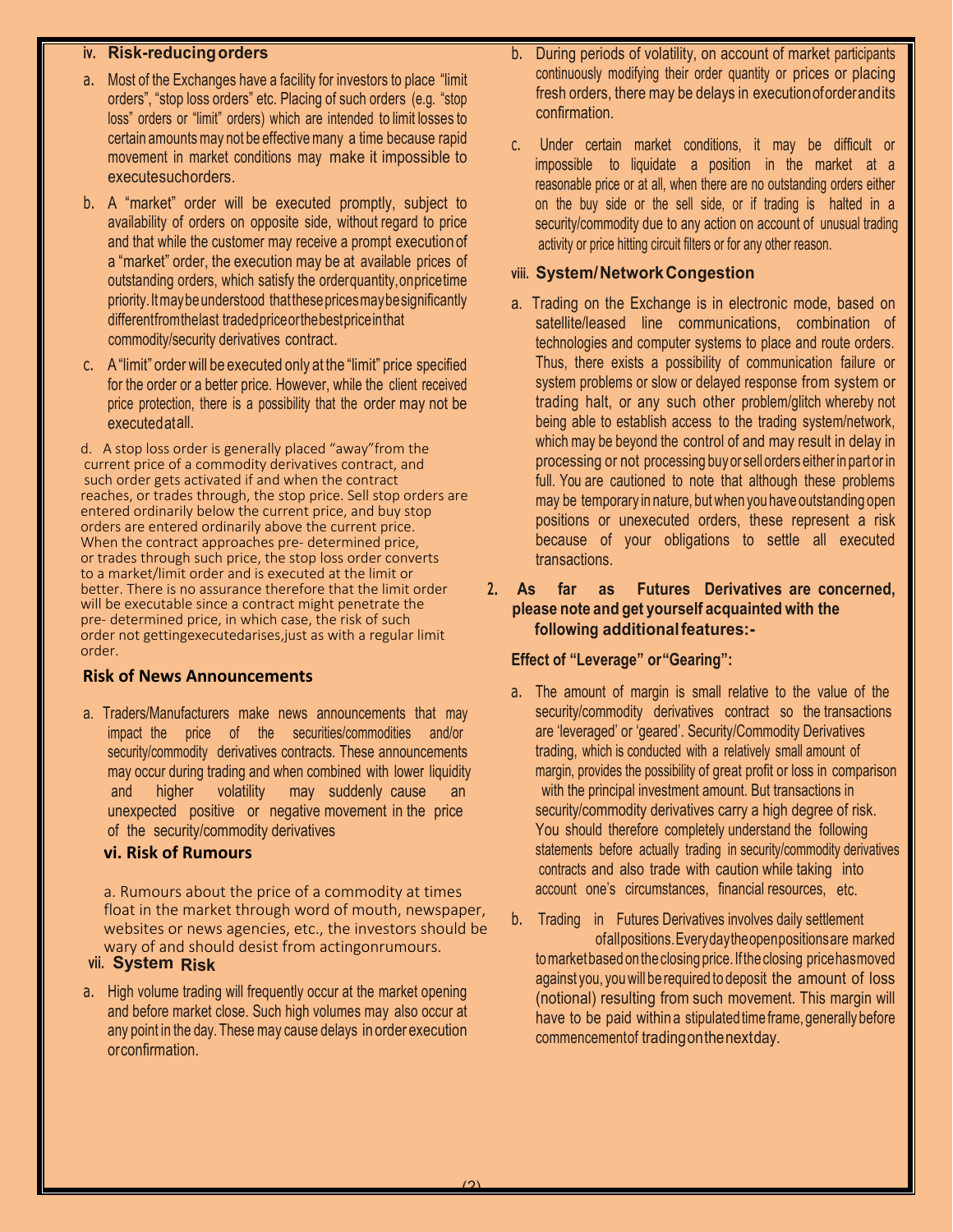- If you fail to deposit the additional margin by the deadline or if an outstanding debt occurs in your account, the Member of the Exchange may liquidate/square-up a part of or the whole position. In this case, you will be liable for any losses incurred due to such square-up/ Close Outs.
- d. Under certain market conditions, an Investor may find it difficult or impossible to execute the transactions. For example, this situation can occur due to factors such as illiquidity i.e. when there are insufficient bids or offers or suspension of trading due to price limit or circuit breakers etc.
- e. Steps, such as, changes in the margin rate, increase in the cash margin rate etc. may be adopted in order to maintain market stability. These new measures may be applied to the existing open interests. In such conditions, you will be required to put up additional margins or reduce your positions.
- f. You must ask your Member of the Exchange to provide the full details of the security/commodity derivatives contracts you plan to trade i.e. the contract specifications and the associated obligations.

# **3. TRADING THROUGH WIRELESS TECHNOLOGY ORANY OTHER TECHNOLOGY:**

Any additional provisions defining the features, risks, responsibilities, obligations and liabilities associated with securities/commodities trading through wireless technology or any other technology should be brought to the notice of the client by the member.

# **4. GENERAL**

### **i. Deposited cash and property:**

You should familiarize yourself with the protections accorded to the money or other property you deposit particularly in the event of a firm become insolvent or bankrupt. The extent to which you may recover your money or property may be governed by specific legislation or local rules. In some jurisdictions, property, which has been specifically identifiable as your own, will be pro-rated in the same manner as cash for purposes of distribution in the event of a shortfall. In case ofany dispute with the Member of the Exchange, the same shall be subject to arbitration as per the Rules, Bye-laws and Business Rules of the Exchange.

# **ii. Commission and other charges:**

Before you begin to trade, you should obtain a clear explanation of all commissions, fees and other charges for which you will be liable. These charges will affect your net profit (if any) orincrease yourloss.

Persons clients, please refer to Annexure 3 **iii.** For rights and obligations of the Members/Authorised

iv. The term 'Constituent' shall mean and include a Client, a Customer or an Investor, who deals with a member for the purpose of trading in the security/commodity derivatives through the mechanism provided by the Exchange.

**v.** The term 'member' shall mean and include a Trading Member or a Member/Broker, who has been admitted as such by the Exchange and got a Registration Certificate from SEBI.

# **ADDITIONAL RISK DISCLOSURE DOCUMENTS FOR OPTIONS TRADING**

# **Risk of Option holders:**

- 1. An option holder runs the risk of losing the entire amount paid for the option in a relatively short period of time. This risk reflects the nature of an option as a wasting asset which becomes worthless when it expires. An option holder who neither sells his option in the secondary market nor exercises it prior to its expiration will necessarily lose his entire investment in the option. If the price of the underlying does not change in the anticipated direction before the option expires, to an extent sufficient to cover the cost of the option, the investor may lose all or a significant part of his investment in the option.
- 2. The Exchanges may impose exercise restrictions and have absolute authority to restrict the exercise of options at certain times in specified circumstances.

# **Risks of Option Writers:**

- 1. If the price movement of the underlying is not in the anticipated direction, the option writer runs the risks of losing substantial amount.
- 2. The risk of being an option writer may be reduced by the purchase of other options on the same underlying interestand

thereby assuming a spread position or by acquiring other types of hedging positions in the options markets or other markets. However, even where the writer has assumed a spread or other hedging position, the risks may still be significant. A spread position is not necessarily less risky than a simple 'long' or 'short' position.

3. Transactions that involve buying and writing multiple options in combination, or buying or writing options in combination with buying or selling short the underlying interests, present additional risks to investors. Combination transactions, such as option spreads, are more complex than buying or writing a single option. And it should be further noted that, as in any area of investing, a complexity not well understood is, in itself, a risk factor. While this is not to suggest that combination strategies should not be considered, it is advisable, as is the case with all investments in options, to consult with someone who is experienced and knowledgeable with respect to the risks and potential rewards of combination transactions under various market circumstances.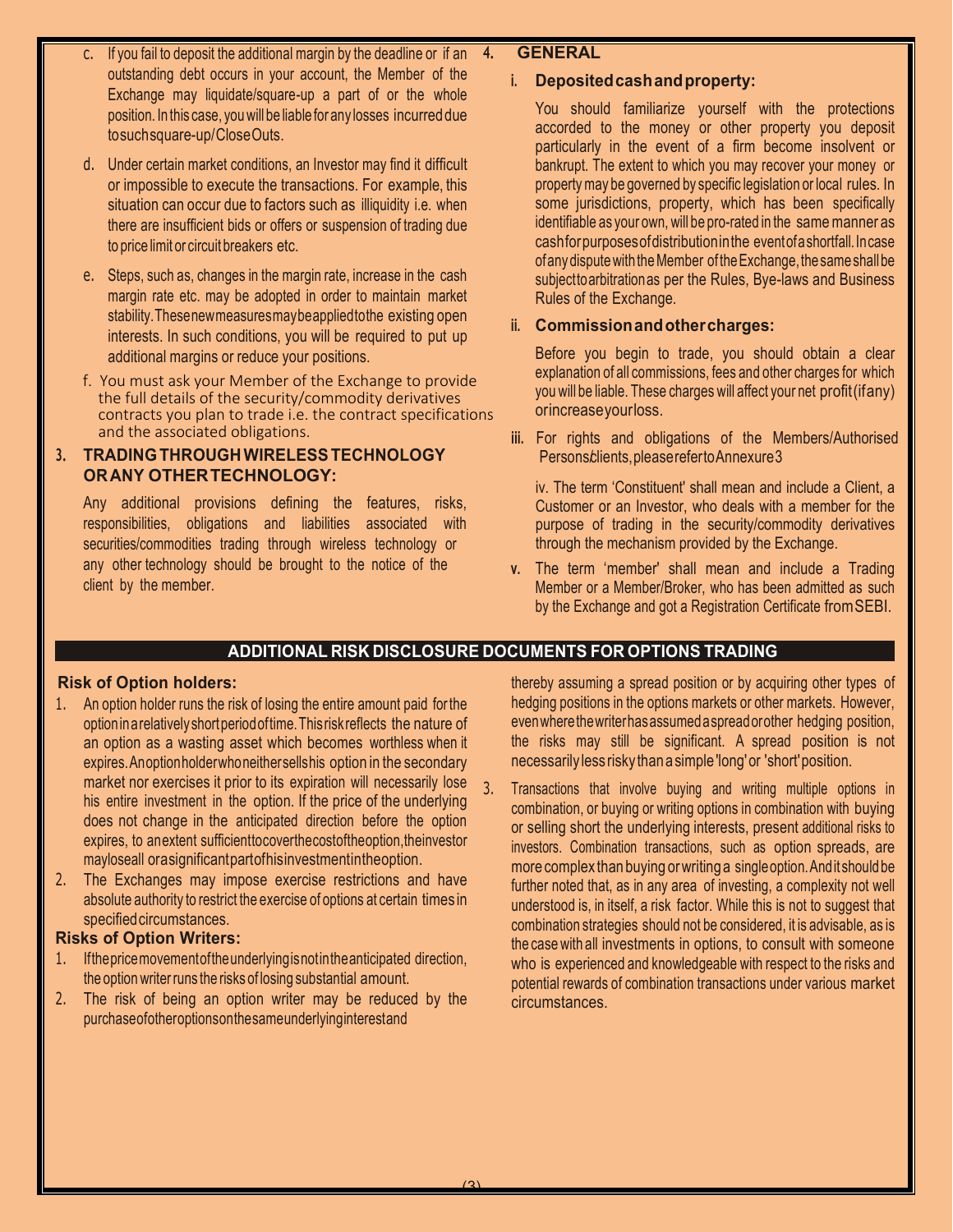# **ANNEXURE-3**

# **RIGHTS AND OBLIGATIONS OF MEMBERS, AUTHORIZED PERSON AND CLIENTS**

# **as prescribed by SEBI and Stock Exchanges**

- Exchanges as defined in the Rules, Byelaws and Business Rules/ Regulations of Exchanges/ Securities and Exchange Board of India (SEBI) and circulars/notices issued there under from time to time. 1. The client shall invest/trade in those securities/commodities /contracts/other instruments admitted to dealings on the
- 2. The Member, Authorized Person and the client shall be bound by all the Rules, Byelaws and Business Rules of the Ex change and circulars/notices issued there under and Rules and Regulations of SEBI and relevant notifications of Government authorities as may be inforce from time to time.
	- 3. The client shall satisfy himself of the capacity of the Member to deal in securities/commodities and/ or deal in derivatives contracts and wishes to execute its orders through the Member and the client shall from time to time continue to satisfy itself of such capability of the Member before executing orders through the Member.
- 4. The Member shall continuously satisfy itself about the genuineness and financial soundness of the client and in vestment objectives relevant to the services to be provided.
- 5. The Member shall take steps to make the client aware of the precise nature of the Member's liability for business to be conducted, including any limitations, the liability and the capacity in which the Memberacts.
- 6. Requirements of professional diligence
	- a. The Member must exercise professional diligence while entering into a financial contract or discharging any obligations under it.
	- b. "professional diligence" means the standard of skill and care that a Member would be reasonably expected to exercise towards a Client, commensurate with-
	- i. honest market practice;
	- ii. the principle of good faith;
	- iii. level of knowledge, experience and expertise of the Client;
	- iv. the nature and degree of risk embodied in the financial product\* or financial service being availed by the Client; and
	- v. theextentofdependenceoftheClientontheMember.
	- \*Security/Commodity derivative contract
- 7. The Authorized Person shall provide necessary assistance an d cooperate with the Member in all its dealings with the client(s).

#### **CLIENT INFORMATION**

- to time. 8. The client shall furnish all such details in full as are required by the Member in "Account Opening Form" with supporting details, made mandatory by stock exchanges/SEBI from time
- 9. The client shall familiarize himself with all the mandatory provisions in the Account Opening documents. Any additional clauses or documents specified by the Member shall be non- mandatory; therefore, subject to specific acceptance by the client.

The client shall immediately notify the Member in writing if there is any change in the information in the 'account opening form' as provided at the time of account opening and thereafter; including the information on winding up petition/insolvency petition or any litigation which may have material bearing on his capacity. The client shall provide/update the financial information to the Member on a periodic basis.

- 10. A. Protection from unfair terms infinancial contracts\*\*
	- a. An unfair term of a non-negotiated contract will be void.
	- b. Atermis unfair if it -
	- i. causes a significant imbalance in the rights and obligations of the parties under the financial contract, to the detriment ofthe Client; and
	- ii. is not reasonably necessary to protect the legitimate interests ofthe Member.
	- c. The factors to be taken into account while determining whether a term is unfair, include –
	- the nature of the financial product or financial service dealt with under the financial contract:
	- ii. the extent of transparency of the term; \*\* contracts offered by stock exchanges
	- other financial contracts for similar financial products or financial services; and iii. the extent to which the term allows a Client to compare it with
	- iv. the financial contract as a whole and the terms of any other contracton which it is dependent.
	- d. A term is transparent if it -
	- i. is expressed in reasonably plain language that is likely to be understood by the Client;
	- ii. is legible and presented clearly; and
	- iii. is readily available to the Client affected by the term.
	- e. If a term of a financial contract is determined to be unfair under point 11.A.c, the parties will continue to be bound by the remaining terms of the financial contract to the extent that the financial contract is capable of enforcement without the unfair term.
- 11. B.
	- a. "Non-negotiated contract" means a contract whose terms, other than the terms contained in point 11.C. (given below) are not negotiated between the parties to the financial contract and includes –
	- a financial contract in which, relative to the Client, the Member has a substantially greater bargaining power in determining terms of the financial contract; and
	- ii. a standard form contract.
	- b. "Standard form contract" means a financial contract that is substantially not negotiable for the Client, except for the terms contained in point 11.C.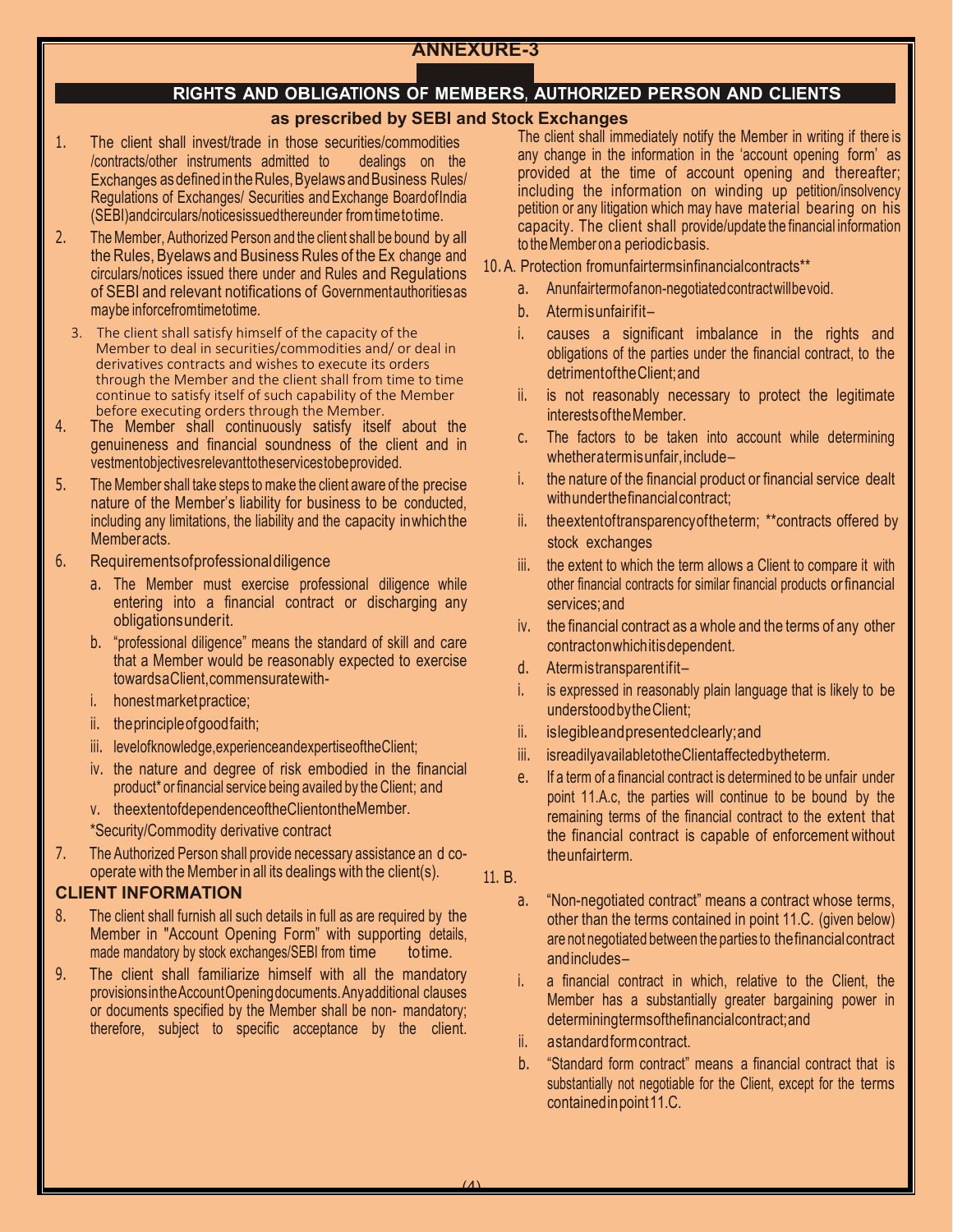- c. Even if some terms of a financial contract are negotiated in form, the financial contract may be regarded as a non negotiated contractifso indicated by-
- i. an overall and substantial assessment of the financial contract; and
- ii. the substantial circumstances surrounding the financial contract
- d. In a claim that a financial contract is a non-negotiated contract, the onus of demonstrating otherwise will be on the Member.

### 11. C.

- a. The above does not apply to a term of a financial contract if it -
- i. defines the subject matter of the financial contract;
- ii. sets the price that is paid, or payable, for the provision of the financial product or financial service under the financial contract and has been clearly disclosed to the Client; or
- iii. is required, or expressly permitted, under any law or regulations.
- b. The exemption under point 11.C does not apply to a term that deals with the payment of an amount which is contingent on the occurrence or non-occurrence of any particular event.
- 12. The Member and Authorized Person shall maintain all the details of the client as mentioned in the account opening form or any other information pertaining to the client, confidentially and that they shall not disclose the same to any person/authority except as required under any law/regulatory requirements. Provided however that the Member may so disclose information about his client to any person or authority with the express permission ofthe client.
- 13. A. Protection of personal information and confidentiality
	- a. "Personal information" means any information that relates to a Client or allows a Client's identity to be inferred, directly or indirectly, and includes -
	- i. name and contact information:
	- ii. biometric information, in case of individuals
	- iii. information relating to transactions in, or holdings of, financial products
	- iv. information relating to the use of financial services; or
	- v. such other information as may be specified.
- 13. B.
- a. AMembermust-
- i. not collect personal information relating to a Client in excess of what is required for the provision of a financial product or financial service;
- ii. maintain the confidentiality of personal information relating to Clients and not disclose it to a third party, except in a manner expressly permitted under point 13.B.b.;
- iii. make best efforts to ensure that any personal information relating to a Client that it holds is accurate, up to date and complete;
- iv. ensure that Clients can obtain reasonable access to their personal information, subject to any exceptions that the Regulator may specify; and
- v. allow Clients an effective opportunity to seek modifications to their personal information to ensure that the personal information held by the Member is accurate, upto date and complete.
- b. A Member may disclose personal information relating to a Client to a third party only if –
- i. it has obtained prior written informed consent of the Client for the disclosure, after giving the Client an effective opportunity to refuse consent;
- ii. the Client has directed the disclosure to be made;
- iii. the Regulator has approved or ordered the disclosure, and unless prohibited by the relevant law or regulations, the Client is given an opportunity to represent under such law or regulations against such disclosure;
- iv. the disclosure is required under any law or regulations, and unless prohibited by such law or regulations, the Client is given an opportunity to represent under such law or regulations against such disclosure;
- v. the disclosure is directly related to the provision of a financial product or financial service to the Client, if the Member-
- 1. informs the Client in advance that the personal information may be shared with a third party; and
- 2. makes arrangements to ensure that the third party maintains the confidentiality of the personal information in the same manner as required under this Part; or
- vi. the disclosure is made to protect against or prevent actual or ed potential fraud, unauthorised transactions or claims, if the Member arranges with the third party to maintain the confidentiality of the personal information in the manner required under this Part.-
- c. "Third party" means any person other than the concerned Member, including a person belonging to the same group asthe Member.
- A. Requirement of fair disclosure both initially and one continuing basis
	- a. Member must ensure fair disclosure of information that is likely to be required by a Client to make an informed transactional decision.
	- b. In order to constitute fair disclosure, the information must be provided –
	- i. sufficiently before the Client enters into a financial contract, so as to allow the Client reasonable time to understand the information;
	- ii. in writing and in a manner that is likely to be understood by a Client belonging to a particular category; and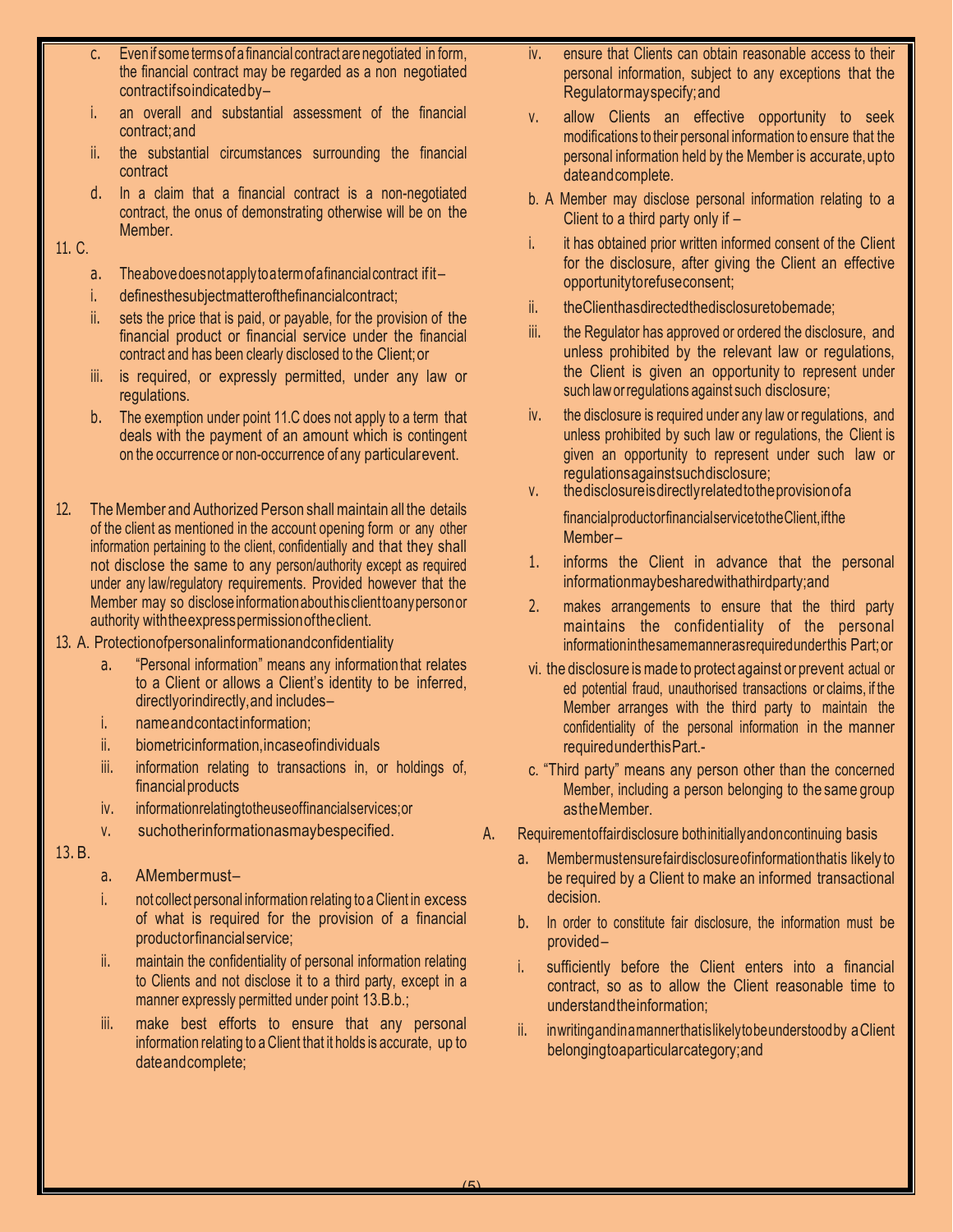- iii. in a manner that enables the Client to make reasonable comparison of the financial product or financial service with other similar financial products or financial services.
- c. The types of information that must be disclosed to a Client in relation to a financial product or financial service, which may include information regarding –
- i. main characteristics of the financial product or financial service, including its features, benefits and risks to the Client;
- ii. consideration to be paid for the financial product or financial service or the manner in which the consideration is calculated;
- iii. existence, exclusion or effect of any term in the financial product or financial contract;
- iv. nature, attributes and rights of the Member, including its identity, regulatory status and affiliations;
- v. contact details of the Member and the methods of communication tobe used between the Member and the Client;
- vi. rights of the Client to rescind a financial contract within a specified period; or
- vii. rights of the Client under any law or regulations.
- a. Member must provide a Client that is availing a financial product or financial service provided by it, with the following continuing disclosures –
- 14.B. any material change to the information that was required to be disclosed under point 14.A atthe time when the Client initially availed the financial product or financial service;
	- information relating to the status or performance of a financial product held by the Client, as may be required to assess the rights or interests in the financial product or financial service; and
	- iii. any other information that may be specified.
	- b. Acontinuing disclosure must be made-
	- i. within a reasonable time-period from the occurrence of any material change or at reasonable periodic intervals, as applicable; and
	- ii. in writing and in a manner that is likely to be understood by a Client belonging to that category.

# **MARGINS**

- 15. The client shall pay applicable initial margins, withholding margins, special margins or such other margins as are considered necessary by the Member or the Exchange or as may be directed by SEBI from time to time as applicable to the segment(s) in which the client trades. The Member is permitted in its sole and absolute discretion to collect additional margins (even though not required by the Exchange or SEBI) and the client shall be obliged to pay such margins within the stipulated time.
- 16. The client understands that payment of margins by the client does not necessarily imply complete satisfaction of all dues.

In spite of consistently having paid margins, the client may, on the settlement of its trade, be obliged to pay (or entitled to receive) such further sums as the contract may dictate/require.

# **TRANSACTIONS AND SETTLEMENTS**

- 17. The client shall give any order for buy or sell of securities/commodities derivatives contract in writing or in such form or manner, as may be mutually agreed between the client and the Member however ensuring the regulatory requirements in this regard are complied with. The Member shall ensure to place orders and execute the trades of the client, only in the Unique Client Code assigned to that client.
- 18. The Member shall inform the client and keep him apprised about trading/settlement cycles, delivery/payment schedules, any changes therein from time to time, and it shall be the responsibility in trade is executed. relevant stock exchange where the turn of the client to comply with such schedules procedures of the
- 19. The Member shall ensure that the money deposited by the client shall be kept in a separate account, distinct from his/its own account or account of any other client and shall not be used by the Member for himself/itself or for any other client or for any purpose other than the purposes mentioned in Rules, circulars, notices, guidelines of SEBI and/or Rules, Business Rules, Bye-laws, circulars and notices of Exchange.
- 20. Where the Exchange(s) cancels trade(s) suo moto all such trades including the trade/s done on behalf of the client shall ipso facto stand cancelled, Member shall be entitled to cancel the respective contract(s) with client(s).
- 21. The transactions executed on the Exchange are subject to Rules, Byelaws and Business Rules and circulars/notices issued thereunder of the Exchanges where the trade is executed and all parties to such trade shall have submitted to the jurisdiction of such court as may be specified by the Byelaws and Business Rules of the Exchanges where the trade is executed for the purpose of giving effect to the provisions of the Rules, Byelaws and Business Rules of the Exchanges and the circulars/ notices issued thereunder.

# **BROKERAGE**

22. The Client shall pay to the Member brokerage and statutory levies Member renders to the Client. The Member shall not charge exchanges and/or Rules of SEBI. brokerage more than the maximum brokerage permissible as per the Rules, Business Rules and Bye-laws of the relevant stock as are prevailing from time to time and as they apply to the Client's account, transactions and to the services that

# **LIQUIDATION AND CLOSE OUT OF POSITION**

refer a matter to arbitration), the client understands that the Member shall be entitled to liquidate/close out all or any of the client's positions for non-payment of margins or other amounts, outstanding debts, etc. and adjust the proceeds of such liquidation/close out, if any, against the client's liabilities/obligations. Any and all losses and financial 23. Without prejudice to the Member's other rights (including the right to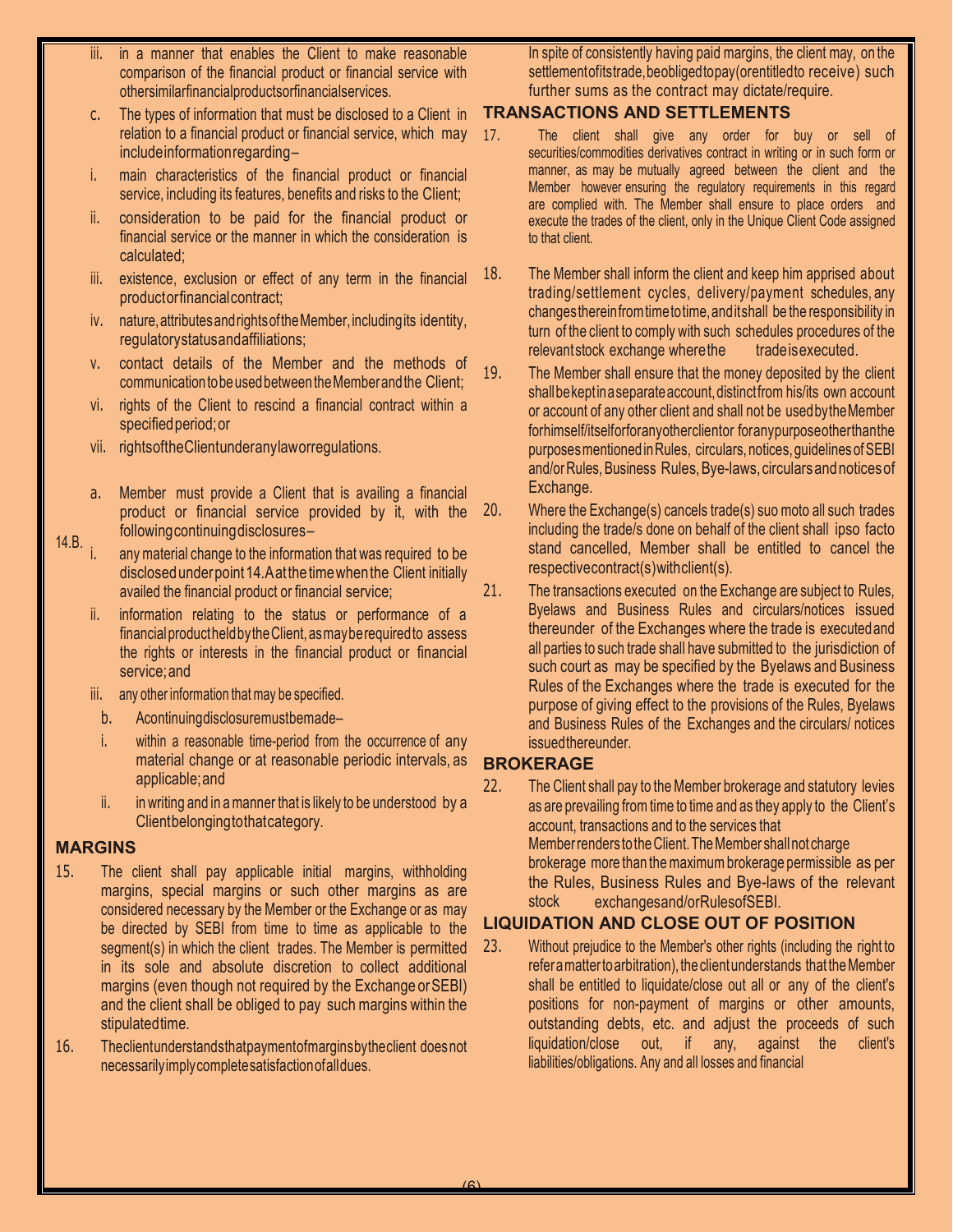charges on account of such liquidation/closing-out shall be charged toand borne bythe client.

**24.** In the event of death or in solvency of the client or his/its otherwise becoming incapable of receiving and paying for or delivering or transferring commodities which the client has ordered to be bought or sold, Member may close out the transaction of the client and claim losses, if any, against the estate of the client. The client or his nominees, successors, heirs and assignee shall be entitled to any surplus which may result there from. The client shall note that transfer of funds/securities/commodities in favor of a Nominee shall be valid discharge by the Member against the legalheir.

# **DISPUTE RESOLUTION**

- client in respect of all transactions routed through it. 25. The Member shall co-operate in redressing grievances of the
- 26. The client and the Member shall refer any claims and/or disputes with respect to deposits, margin money, etc., to arbitration as per the Rules, Byelaws and Business Rules of the Exchanges where the trade is executed and circulars/notices issued thereunder as may be in force from time to time.
- 27. The client/Member understands that the instructions issued by an authorized representative for dispute resolution, if any, of the client/Member shall be binding on the client/Member in accordance with the letter authorizing the said representative to deal on behalf of the said client/Member.
- 28. Requirement for each Member to have an effective grievance redress mechanism which is accessible to all its **Clients** 
	- a. A Member must have in place an effective mechanism to receive and redress complaints from its Clients in relation to financial products or financial services provided by it, oron its behalf, in a prompt and fair manner.
	- b. A Member must inform a Client, at the commencement of relationship with the Client and at such other time when the information is likely tobe required by the Client, of–
	- i. the Client's right to seek redress for any complaints; and
	- ii. the processes followed by the Member to receive and redress complaints from its Clients.

# 29. A. Suitability of advice forthe Client

Right to receive advice that is suitable taking into account the relevant personal circumstances of the Client, such as the Clients financial circumstances and needs. This obligation would apply to persons who render advice to Clients and the regulator may specify categories of financial products and service that necessarily require such advice to be given.

- a. AMembermust-
- i. make all efforts to obtain correct and adequate information about the relevant personal circumstances of a Client; and
- ii. ensure that the advice given is suitable for the Client after due consideration of the relevant personal circumstances ofthe Client.
- b. If it is reasonably apparent to the Member that the available information regarding the relevant personal circumstances of a Client is incomplete or inaccurate, the Member must warn the Client of the consequences of proceeding on the basis of incomplete or inaccurate information.
- c. If a Client intends to avail of a financial product or financial service that the Member determines unsuitable for the Client, the Member –
- i. must clearly communicate its advice to the Client in writing and in a manner that is likely to be understood by the Client; and
- ii. may provide the financial product or financial service requested by the Client only after complying with point 29.A. a and obtaining a written acknowledgement from the Client.

# 30. Dealing with conflict of interest

In case of any conflict between the interests of a Client and that of the Member, preference much be given to the Client interests.

- a. Amembermust-
- i. provide a Client with information regarding any conflict of interests, including any conflicted remuneration that the Member has received or expects to receive for making the advice tothe Client; and
- ii. give priority to the interests of the Client if the Member knows, or reasonably ought to know, of a conflict between –
- 1. its own interests and the interests ofthe Client; or
- 2. the interests of the concerned Member and interests of the Client, in cases where the Member is a financial representative.
- b. The information under point 16a.i. must be given to the Client in writing and in a manner that is likely to be understood by the Client and a written acknowledgement of the receipt of the information should be obtained from the Client.
- c. In this section, "conflicted remuneration" means any benefit, whether monetary or non-monetary, derived by a Member from persons other than Clients, that could, under the circumstances, reasonably be expected to influence the advice given by the Member to a Client.

# **TERMINATION OF RELATIONSHIP**

- 31. This relationship between the Member and the client shall be terminated; ifthe Member for any reason ceases to bea member of the stock exchange including cessation of membership by reason of the Member's default, death, resignation or expulsion or if the certificate is cancelled by the Exchange.
- 32. The Member, Authorized Person and the client shall be entitled to terminate the relationship between them without giving any reasons to the other party, after giving notice in writing of not less than one month to the other parties. Notwithstanding any such termination, all rights, liabilities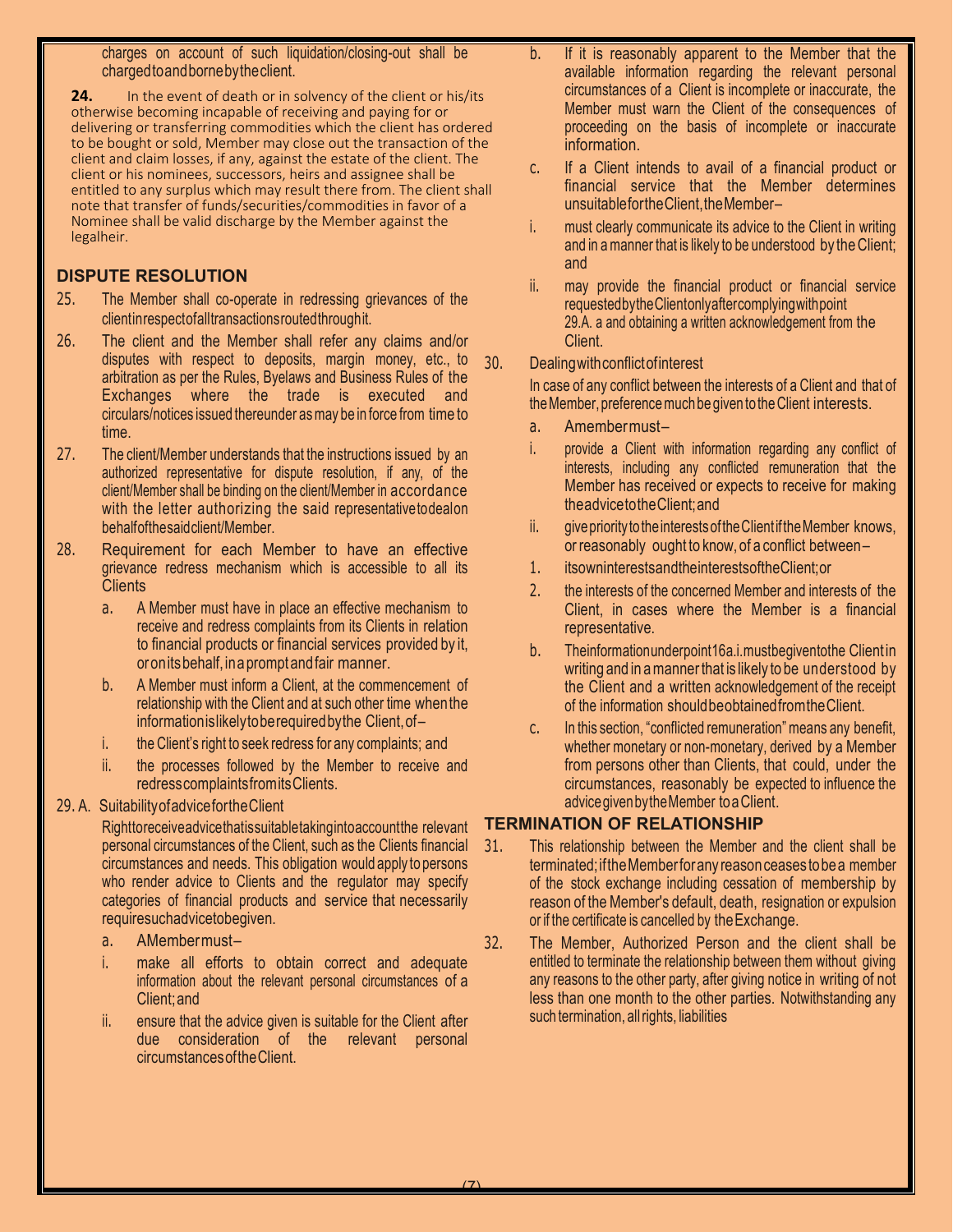and obligations of the parties arising out of or in respect of transactions entered into prior to the termination of this relationship shall continue to subsist and vest in/be binding on the respective parties or his/its respective heirs, executors, administrators, legal representatives or successors, as the case may be.

the Member, for any reason whatsoever, the client shall be informed of such termination and the client shall be deemed to be the direct client of the Member and all clauses in the 'Rights and Obligations' document(s) governing the Member, Authorized Person and client shall continue to be in force as it is, unless the client intimates to the Member his/its intention to terminate their relationship by giving a notice in writing of not less than one month. 33. In the event of demise/insolvency of the Authorized Person or the cancellation of his/its registration with the Board or/withdrawal of recognition of the Authorized Person by the stock exchange and/or termination of the agreement with the Authorized Person by

# **ADDITIONAL RIGHTS AND OBLIGATIONS**

- 34. The Member and client shall reconcile and settle their accounts from time to time as per the Rules, Business Rules, Bye Laws, Circulars, Notices and Guidelines issued by SEBI and the relevant Exchanges where the trade is executed.
- 35. The Member shall issue a contract note to his clients for trades executed in such format as may be prescribed by the Exchange from time to time containing records of all transactions including details of order number, trade number, trade time, trade price, trade quantity, details of the derivatives contract, client code, brokerage, all charges levied etc. and with all other relevant details as required therein to be filled in and issued in such manner and within such time as prescribed by the Exchange. The Member shall send contract notes to the investors within 24 hours of the execution of the trades in hard copy and/or in electronic form using digital signature.
- 36. The Member shall make pay out of funds or delivery of securities/commodities as per the Exchange Rules, Bye-Laws, Business Rules and Circulars, as the case may be, to the Client on receipt of the payout from the relevant Exchange where the trade is executed unless otherwise specified by the client and subject to such terms and conditions as may be prescribed by the relevant Exchange from time to time where thetrade is executed.
- 37. The Member shall send a complete `Statement of Accounts' for both funds and commodities in respect of each of its clients in such periodicity and format within such time, as may be prescribed by the relevant Exchange, from time to time, where the trade is executed. The Statement shall also state that the client shall report errors, if any, in the Statement within such time as may be prescribed by the relevant Exchange from time to time where the trade was executed, from the receipt thereof to the Stock/ Commodity broker.
- 38. The Member shall send margin statements to the clients on daily basis. Margin statement should include, inter-alia, details of collateral deposited, collateral utilized and collateral status (available balance/due from client) with break up in terms of cash, Fixed Deposit Receipts (FDRs), Bank Guarantee, warehouse receipts, securities etc.
- 39. The Client shall ensure that ithas the required legal capacity to, and is authorized to, enter into the relationship with Member and is capable of performing his obligations and undertakings hereunder. All actions required to be taken to ensure compliance of all the transactions, which the Client may enter into shall be completed by the Client prior to such transaction being entered into.
- 40. In case, where a member surrenders his/ her/ its membership, Member gives a public notice inviting claims, if any, from investors. In case of a claim relating to transactions executed on the trading system of the Exchange, ensure that client lodge a claim with the Exchange within the stipulated period and with the supporting documents.
	- A. Protection from unfair conduct which includes misleading conduct & abusive conduct
		- a. Unfair conduct in relation to financial products or financial services is prohibited.
		- b. " Unfair conduct" means an act or omission by a Member or its financial representative that significantly impairs, or is likely to significantly impair, the ability of a Client to make an informed transactional decision and includes –
		- i. misleading conduct under point 41.B
		- ii. abusive conductunder point 41.C
		- iii. such other conduct as may be specified.
- 41.B.
- a. Conduct of a Member or its financial representative in relation to a determinative factor is misleading if it is likely to cause the Client to take a transactional decision that the Client would not have taken otherwise, and the conduct involves –
- i. providing the Client with inaccurate information or information that the Member or financial representative does not believe tobe true; or
- ii. providing accurate information to the Client in a manner that is deceptive.
- b. In determining whether a conduct is misleading under point 41.B.a, the following factors must be considered to be "determinative factors" –
- i. the main characteristics of a financial product or financial service, including its features, benefits and risks to the Client;
- ii. the Client's need for a particular financial product or financial service or its suitability for the Client;
- iii. the consideration to be paid for the financial product or financial service or the manner in which the consideration is calculated;
- iv. the existence, exclusion or effect of any term in a financial contract, which is material term in the context of that financial contract;
- v. the nature, attributes and rights of the Member, including its identity, regulatory status and affiliations; and
- vi. the rights of the Client under any law or regulations.
- 41.C.
- a. A conduct of a Member or its financial representative in relation to a financial product or financial service is abusive ifit–
- i. involves the use of coercion or undue influence; and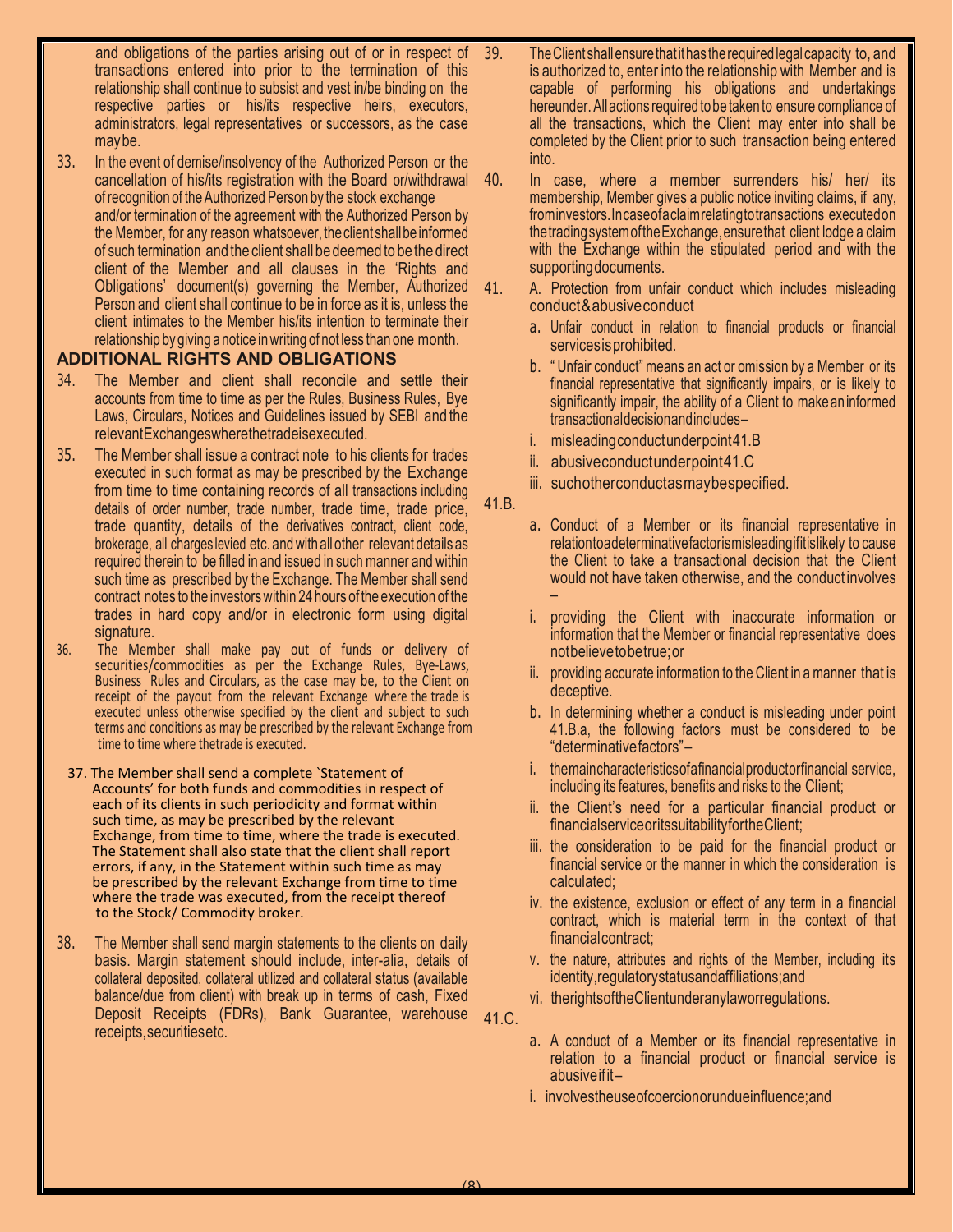- causes or is likely to cause the Client to take a transactional decision that the Client would not have taken otherwise.
- b. In determining whether a conduct uses coercion or undue influence, the following must be considered-
- i. the timing, location, nature or persistence of the conduct;
- ii. the use of threatening or abusive language or behaviour;
- iii. the exploitation of any particular misfortune or circumstance of the Client, of which the Member is aware, to influence the Client's decision with regard to a financial product or financial service;
- iv. any non-contractual barriers imposed by the Member where the Client wishes to exercise rights under a financial contract, including –
- v. the right to terminate the financial contract;
- vi. the right to switch to another financial product or another Member and
- vii. a threat to take any action, depending on the circumstances in which the threat is made.

# **ELECTRONIC CONTRACT NOTES (ECN)**

- 42. In case, client opts to receive the contract note in electronic form, he shall provide an appropriate e-mail id (created by the client) to the Member (Kindly refer Appendix A of Annexure 1). Member shall ensure that all the rules/Business Rule/Bye-Laws/ circulars issued from time to time in this regard are complied with. The client shall communicate to the Member any change in the email-id through a physical letter. If the client has opted for internet trading, the request for change of email id may be made through the secured access by way of client specific user id and password.
- 43. The Member shall ensure that all ECN s sent through the e- mail shall be digitally signed, encrypted, non-tamperable and in compliance with the provisions of the IT Act, 2000. In case, ECN is sent through e-mail as an attachment, the attached file shall also be secured with the digital signature, encrypted and nontamperable.
- 44. The client shall note that non-receipt of bounced mail notification by the Member shall amount to delivery of the contract note at the e-mail ID of the client.
- 45. The Member shall retain ECN and acknowledgement of the e-mail Member shall take all possible st eps to ensure receipt of notification  $\,$ of bounced mails by him at all times within the stipulated time period under the extant rules/circulars/ guidelines issued by SEBI/Stock exchanges. in a soft and non-tamperable form in the manner prescribed by the exchange in compliance with the provisions of the IT Act, 2000 and as per the extant rules/circulars/guidelines issued by SEBI/Stock exchanges from time to time. The proof of delivery i.e., log report generated by the system at the time of sending the contract notes shall be maintained by the Member for the specified period under the extant rules/circulars/guidelines issued by SEBI/Stock exchanges. The log report shall provide the details of the contract notes that are not delivered to the client/e-mails rejected or bounced back. The
- 46. The Member shall continue to send contract notes in the physical mode to such clients who donotoptto receive the contract notes in the electronic form. Wherever the ECNs have not been delivered to the client or has been rejected (bouncing of mails) by thee-mail ID of the client, the Member shall send a physical contract note to the client within the stipulated time under the extant Regulations/ Rules, Bye- Laws, Business Rules and Circulars of physical contract notes. SEBI/stock exchanges and maintain the proof of dispatch and delivery of such
- 47. In addition to the e-mail communication of the ECNs to the client, the Member shall simultaneously publish the ECN on his designated web-site, if any, in a secured way and enable relevant access to the clients and for this purpose, shall allot a unique user name and password to the client, with an option to the client to save the contract note electronically and/or take a print out of the same.
- 48. The Electronic Contract Note (ECN) declaration form obtained from the Client who opts to receive the contract note in electronic form. This declaration will remain valid till it is revoked by the client.

# **LAW AND JURISDICTION**

- 49. In addition to the specific rights set out in this document, the Member, Authorised Person and the client shall be entitled to exercise any other rights which the Member or the client may have under the Rules, Bye-laws and Business Rules of the Exchanges in which the client chooses to trade and circulars/notices issued thereunder or Rules of SEBI.
- 50. The provisions of this document shall always be subject to trom time to time. Government notifications, any rules, guidelines and circulars/notices issued by SEBI and Circulars, Rules, Business Rules and Bye laws of the relevant stock exchanges, where the trade is executed, that may be in force
- 51. The Member and the client shall abide by any award passed by the Arbitrator(s) under the Arbitration and Conciliation Act, 1996. However, there is also a provision of appeal, if either party isnot satisfied with the arbitration award.
- 52. Words and expressions which are used in this document but which are not defined herein shall, unless the context otherwise requires, have the same meaning as assigned thereto in the Rules, Byelaws and Regulations/Business Rules and circulars/notices issued thereunder of the circulars/notices issued thereunder of the Exchanges/SEBI.
- 53. All additional voluntary/non mandatory clauses/ document added by the Member should not be in contravention with Rules/ Business Rules/Notices/ Circulars of Exchanges/ SEBI. Any changes in such voluntary clauses/ document(s) need to be preceded by a notice of 15 days. Any changes in the rights and obligations which are specified by Exchanges/ SEBI shall also be brought to the notice of the
- 54. If the rights and obligations of the parties hereto are altered by virtue of change in Rules of SEBI or Bye-laws, Rules and Business Rules of the relevant stock exchanges where the trade is executed, such changes shall be deemed to have been incorporated herein in modification of the rights and obligations of the parties mentioned in this document.
- every month. 55. Members are required to send account statement to their clients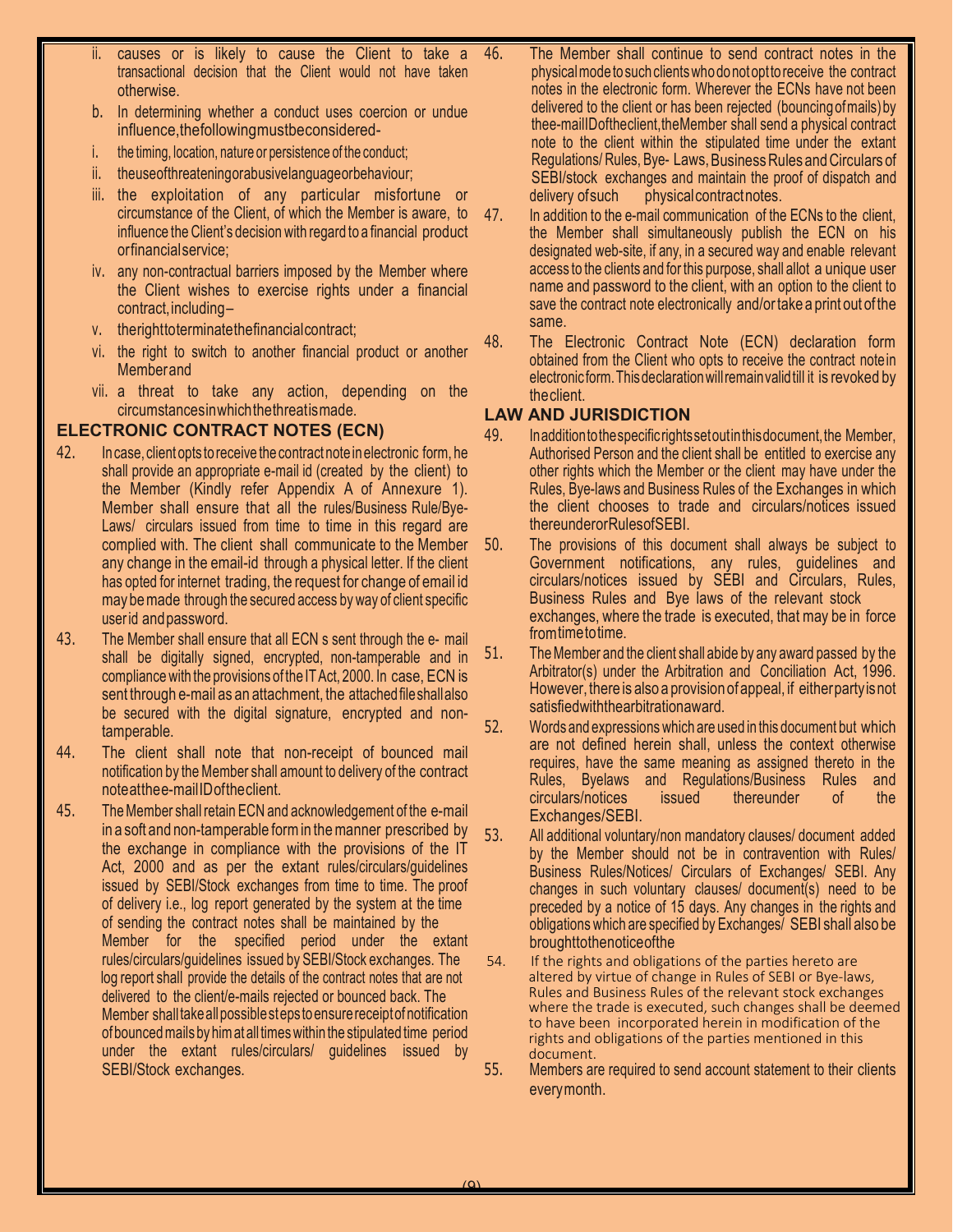# **INTERNET & WIRELESS TECHNOLOGY BASED TRADING FACILITY PROVIDED BY MEMBERS TO CLIENT (All the clauses mentioned in the 'Rights and Obligations' document(s) shall be applicable. Additionally, the clauses mentioned herein shall also be applicable.)**

1. Member is eligible for providing Internet based trading (IBT) and 7. securities/commodities trading through the use of wireless technology that shall include the use of devices such as mobile phone, laptop with data card, etc. which use Internet Protocol (IP). The Member shall comply with all requirements applicable to internet based trading/-securities/commodities trading using wireless technology as may be specified by SEBI & the Exchanges from time to time.

2. The client is desirous of investing/trading in securities/commodities and for this purpose, the client is desirous of using either the internet based trading facility or the facility for securities/commodities trading through use of wireless technology. The Member shall provide the Member's IBT Service to the Client, and the Client shall avail of the Member's IBT Service, on and subject to SEBI/Exchanges Provisions and the terms and conditions specified on the Member's IBT Web Site provided that they are in line with the norms prescribed by Exchanges/SEBI.

- 3. The Member shall bring to the notice of client the features, risks, responsibilities, obligations and liabilities associated with security/commodities trading through wireless technology/ internet or any other technology should be brought to the notice of the client by the Member.
- 4. The Member shall make the client aware that the Member's IBT system itself generates the initial password and its password policy as stipulated in line with norms prescribed by Exchanges/SEBI.
- 5. The Client shall be responsible for keeping the Username and Password confidential and secure and shall be solely responsible for all orders entered and transactions done by any person whosoever through the Member's IBT System using the Client's Username and/or Password whether or not such person was authorized to do so. Also the client is aware that authentication technologies and strict security measures are required for the internet trading/ securities/commodities trading through wireless technology through order routed system and undertakes to ensure that the password of the client and/or his authorized representative are not revealed to any third party including employees and dealers of the Member.
- 6. The Client shall immediately notify the Member in writing if he forgets his password, discovers security flaw in Member's IBT System, discovers/suspects discrepancies/ unauthorized access through his username/password/account with full details of such unauthorized use, the date, the manner and the transactions effected pursuant to such unauthorized use, etc.
- The Client is fully aware of and understands the risks associated with availing of a service for routing orders over the internet/ securities/commodities trading through wireless technology and Client shall be fully liable and responsible for any and all acts done in the Client's Username/password in any manner whatsoever.
- 8. The Member shall send the order/trade confirmation through email to the client at his request. The client is aware that the order/ trade confirmation is also provided on the web portal. In case client is trading using wireless technology, the Member shall send the order/trade confirmation on the device of the client.
- The client is aware that trading over the internet involves many uncertain factors and complex hardware, software, systems, communication lines, peripherals, etc. are susceptible to interruptions and dislocations. The Member and the Exchange do not make any representation or warranty that the Member's IBT Service will be available to the Client at all times without any interruption.
- 10. The Client shall not have any claim against the Exchange or the Member on account of any suspension, interruption, non- availability or malfunctioning of the Member's IBT System or Service or the Exchange's service or systems or non- execution of his orders due to any link/system failure at the Client/Members/Exchange end for any reason beyond the control of the Member/Exchanges.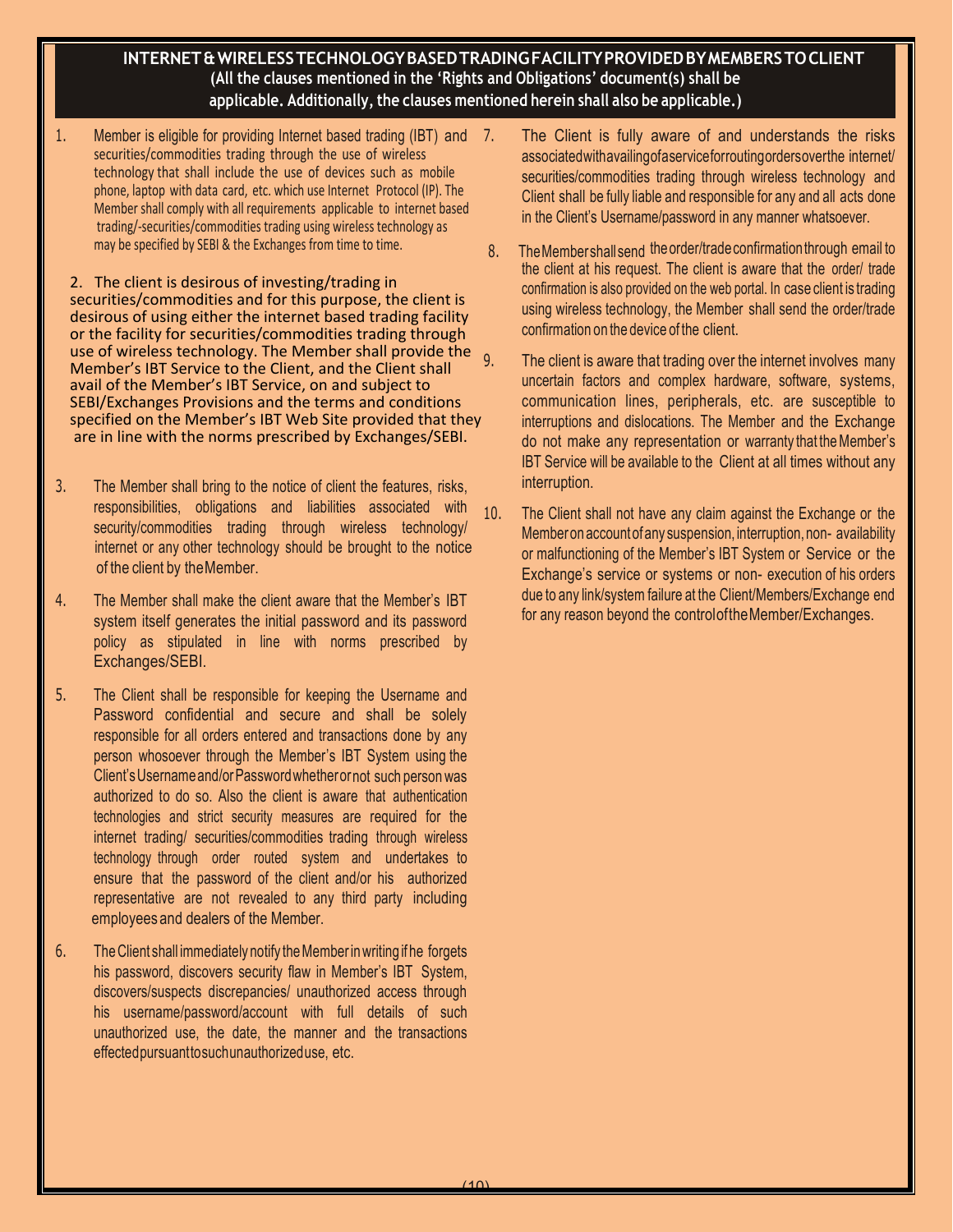# **ANNEXURE-4**

# **GUIDANCE NOTE - DO'S AND DON'Ts FOR THE CLIENTS**

# **Do's**

1. Trade only through Registered Members of the Exchange. Check from the Exchange website at following link to see whether the Member is registered with the Exchange.

For MCX : [http:// www. mcxindia. com/ Site](http://www.mcxindia.com/SitePages/)  Pages/ MembersDetails.aspx.

- 2. Insist on filling up a standard 'Know Your Client (KYC)' form before you commence trading For NSE: https://www.nseindia.com/
- 3. Insist on getting a Unique Client Code (UCC) and ensure all your trades are done under the said UCC.
- 4. Insist on reading and signing a standard 'Risk Disclosure Agreement' .
- 5. Obtain a copy of your KYC and/ or other documents executed by you with the Member, from the Member.
- 6. Cross check the genuineness of trades carried out at the Exchange through the trade verification facility available on the Exchange website at the following link.

For MCX [: http:// www.mcxin dia. com/ Site](http://www.mcxindia.com/SitePages/) Pages/ TradeVerification.aspx For NSE: https://www.nseindia.com/

The trades can be verified online where trade information is available upto 5 working days from the trade date.

- 7. Insist on a duly signed Contract Note in specified format for every executed trade within 24 hours of trade, highlighting the details of the trade along with your UCC.
- 8. Ensure that the Contract Note contains all the relevant information such as Member Registration Number, Order No., Order Date, Order time, Trade No., Trade rate, Quantity, Arbitration Clause, etc.
- 9. Obtain receipt for collaterals deposited with the Member towards margins.
- 10. Go through the Rules, Bye-laws, Regulations, Circulars, Directives, Notifications of the Exchange as well as of the Regulators, Government and other authorities to know your rights and duties vis-à-vis those ofthe Member.
- 11. Ask all relevant questions and clear your doubts with your Member before transacting.
- 12. Insiston receiving the bills for every settlement.
- 13. Insist on Monthly statements of your ledger account and report any discrepancies in the statement to your Member within 7 working days. In case of unsatisfactory response report the discrepancy to the Exchange within 15 working days from the date of cause of action.
- 14. Scrutinize minutely both the transaction & holding statements that you receive from your Depository Participant.
- 15. Keep Delivery Instruction Slips (DIS) book issued by DPs in safe possession.
- 16. Ensure that the DIS numbers are preprinted and your account number (UCC) is mentioned in the DIS book.
- 17. Freeze your Demat account in case of your absence for longer duration or incase of not using the account frequently.
- thereof from the Member. 18. Pay required margins in time and only by Cheque and ask for receipt
- 19. Deliver the securities/commodities in case of sale or pay the money in case of purchase within the time prescribed.
- 20. Understand and comply with accounting standards for derivatives.
- 21. Ensure to read, understand and then sign the voluntary clauses, if any, agreed between you and the Member. Note that the clauses as agreed between you and the Member cannot be changed without your consent.
- 22. Get a clear idea about all brokerage, commissions, fees and other charges levied by the Member on you for trading and the relevant provisions/ guidelines specified by SEBI/Stock exchanges.
- 23. Make the payments by account payee cheque in favour of the Member. Ensure that you have a documentary proof of your payment/deposit of securities/commodities with the Member, stating date, stock, quantity, towards which bank/ demat account such money or securities/commodities (in the form of warehouse receipts) deposited and from which bank/ demat account.
- 24. The payout of funds or delivery of securities/commodities (as the case may be) shall not be made to you within one working day from the receipt of payout from the Exchange, in case you have given specific authorization for maintaining running account to the member. Thus, in this regard, the running account authorization provided by you to the Member shall be subject to the following conditions :